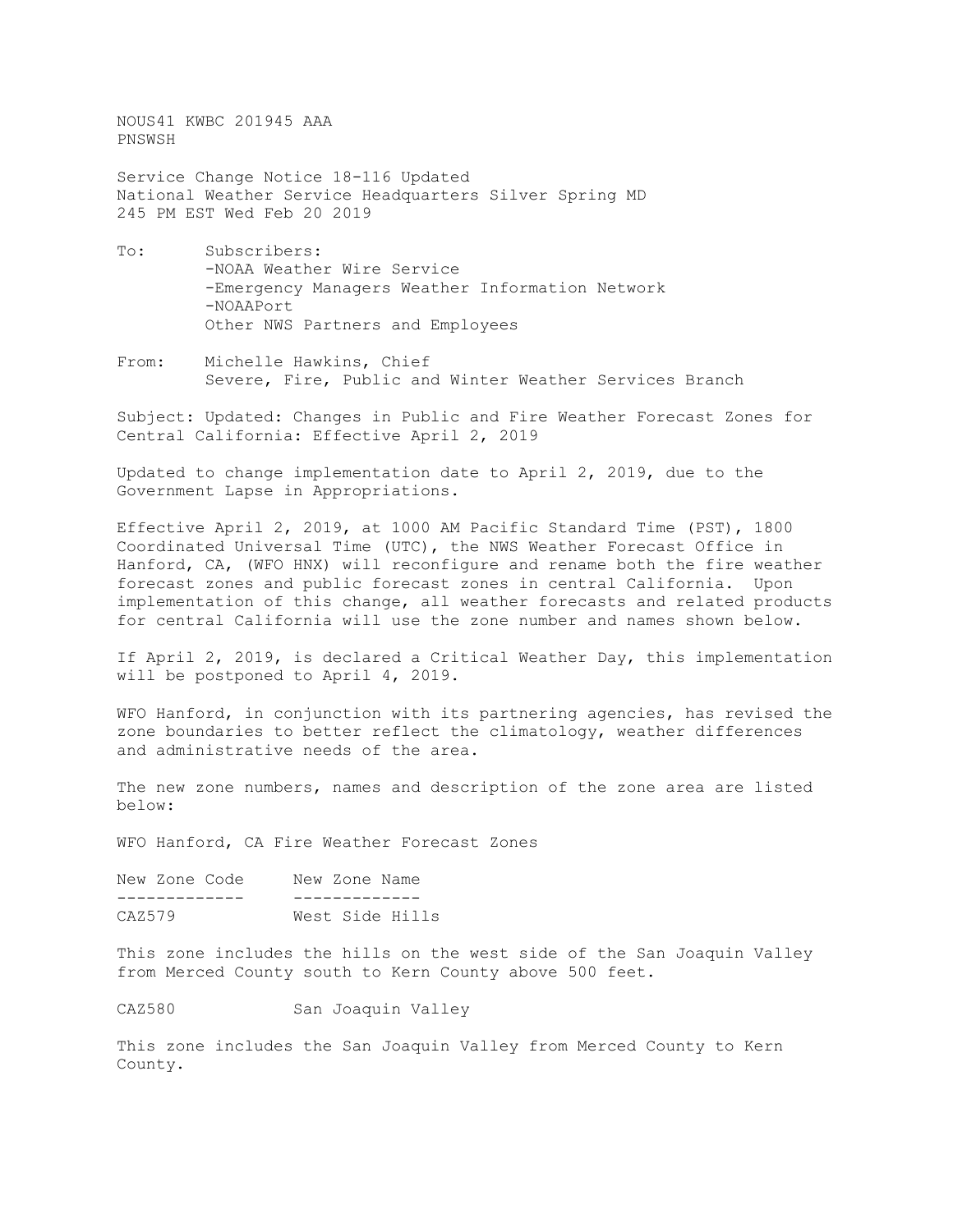## CAZ590 Central Sierra Foothills

This zone includes the Sierra Nevada Foothills 1,000 feet to 4,000 feet elevation for Mariposa, Madera and Fresno Counties.

CAZ591 Southern Sierra Foothills

This zone includes the Sierra Nevada Foothills from 1,000 to 4,000 feet elevation from the Fresno/Tulare County line to Highway 178 in Kern County.

CAZ592 Central Sierra

This zone includes the Sierra Nevada above 4,000 feet from Yosemite National Park to the South Fork of the San Joaquin River across Kaiser Ridge and Mt. Givens.

CAZ593 North Kings River

This zone includes the area between Kaiser Ridge on the north and Highway 180 on the south.

CAZ594 Sequoia Kings

This zone includes Sequoia and Kings Canyon National Parks south to Kennedy Meadows, Bald Mountain Ridge, Sherman Peak and Speas Ridge and north of the ridgeline of the Greenhorn Mountains.

CAZ595 Lake Isabella

This Zone includes extreme southeastern Tulare County, Greenhorn Mountains, Piute Mountains, Scodie Mountains and Lake Isabella.

CAZ596 Tehachapi Area

This zone includes the Tejon Hills, Cummings and Tehachapi valleys, the Greenhorn Mountains south of Breckenridge Mountain and Red Mountain, Piute Mountains south of Kelso Creek Drainage, and the Indian Wells Canyon.

CAZ597 Fort Tejon

This zone includes the Kern County section of the San Emigdio Mountains and the western slopes of the Tehachapi Mountains south of Cummings Mountain.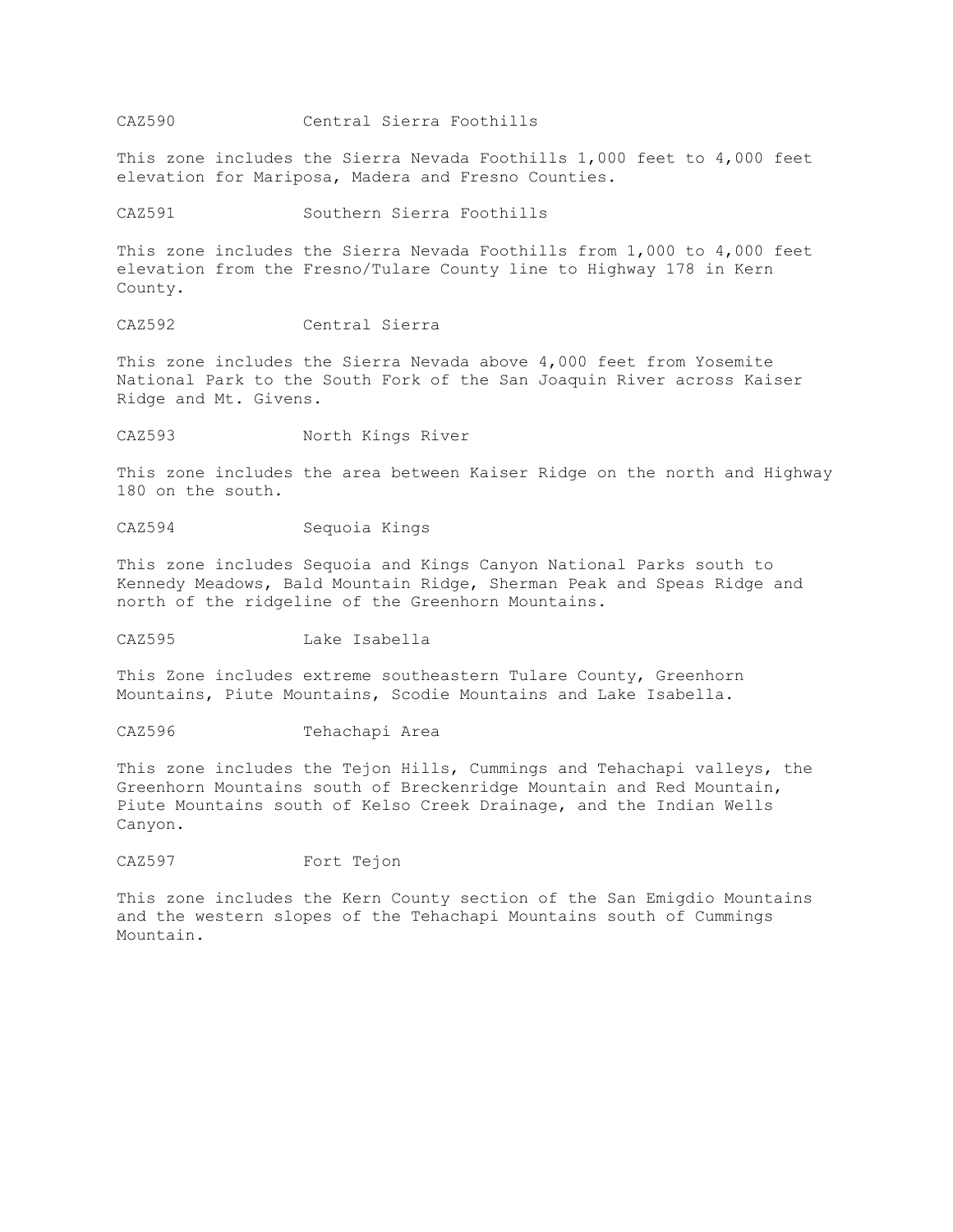WFO Hanford, CA Public Weather Forecast Zones:

New Zone Code New Zone Name ------------- -------------

CAZ179 West Side Hills

This zone includes the hills on the west side of the San Joaquin Valley from Merced County south to Kern County above 500 feet.

CAZ180 San Joaquin Confluence

This zone includes Western Merced County below 500 feet, extreme northern Fresno County below 500 feet and extreme western Madera County.

CAZ181 Merced and Madera

This zone includes eastern Merced and Madera counties and the extreme Western Mariposa County.

CAZ182 Western San Joaquin Valley

This zone includes western Fresno County below 500 feet, Naval Air Station Lemoore and Kettleman City.

CAZ183 Foggy Bottom

This zone includes the western half of the Kings River drainage, the City of Hanford, the city of Corcoran, the city of Kerman, and the city of San Joaquin.

CAZ184 Fresno

This zone includes the cities of Fresno, Sanger, Selma and Reedley, and eastern Fresno County below 1,000 feet.

CAZ185 Tulare County

This zone includes central Tulare County and the cities of Visalia, Tulare and Porterville.

CAZ186 Southern Kings County

This zone includes southeastern Kings County, extreme southwestern Tulare County, and Pixley National Wildlife Refuge.

CAZ187 Western Kern County

This zone includes northwestern Kern County below 500 feet, the community of Lost Hills and the city of Wasco.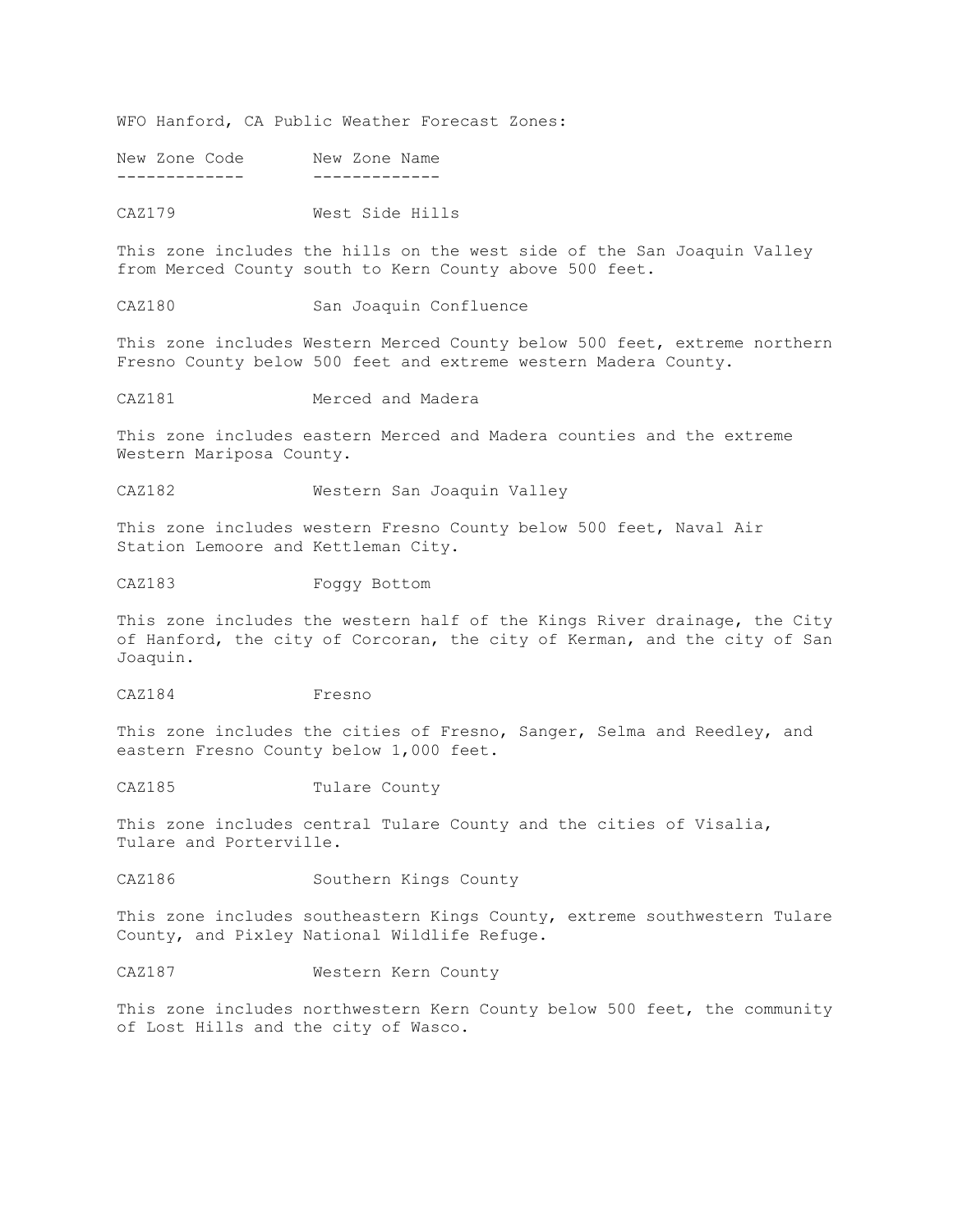## CAZ188 Eastern Kern County

This zone includes the cities of Delano and McFarland, and the hills east of highway 65 below 1,000 feet.

CAZ189 Bakersfield

This zone includes the city of Bakersfield and surrounding communities, Maricopa Flat, and the community of Grapevine.

CAZ190 Central Sierra Foothills

This zone includes the Sierra Nevada Foothills from 1,000 to 4,000 feet elevation for Mariposa, Madera and Fresno counties.

CAZ191 Southern Sierra Foothills

This zone includes the Sierra Nevada Foothills from 1,000 to 4,000 feet elevation from the Fresno/Tulare County line to Highway 178 in Kern County.

CAZ192 Central Sierra

This zone includes the Sierra Nevada above 4,000 feet from Yosemite National Park to the South Fork of the San Joaquin River across Kaiser Ridge and Mt. Givens.

CAZ193 North Kings River

This zone includes the area between Kaiser Ridge on the north and Highway 180 on the south.

CAZ194 Sequoia Kings

This zone includes Sequoia and Kings Canyon National Parks south to Kennedy Meadows, Bald Mountain Ridge, Sherman Peak, and Speas Ridge and north of the ridgeline of the Greenhorn Mountains.

CAZ195 Lake Isabella

This zone includes extreme southeastern Tulare County, Greenhorn, Piute and Scodie mountains, and Lake Isabella.

CAZ196 Tehachapi Area

This zone includes the Tejon Hills, Cummings and Tehachapi valleys, the Greenhorn Mountains south of Breckenridge Mountain and Red Mountain, Piute Mountains south of Kelso Creek Drainage, and the Indian Wells Canyon.